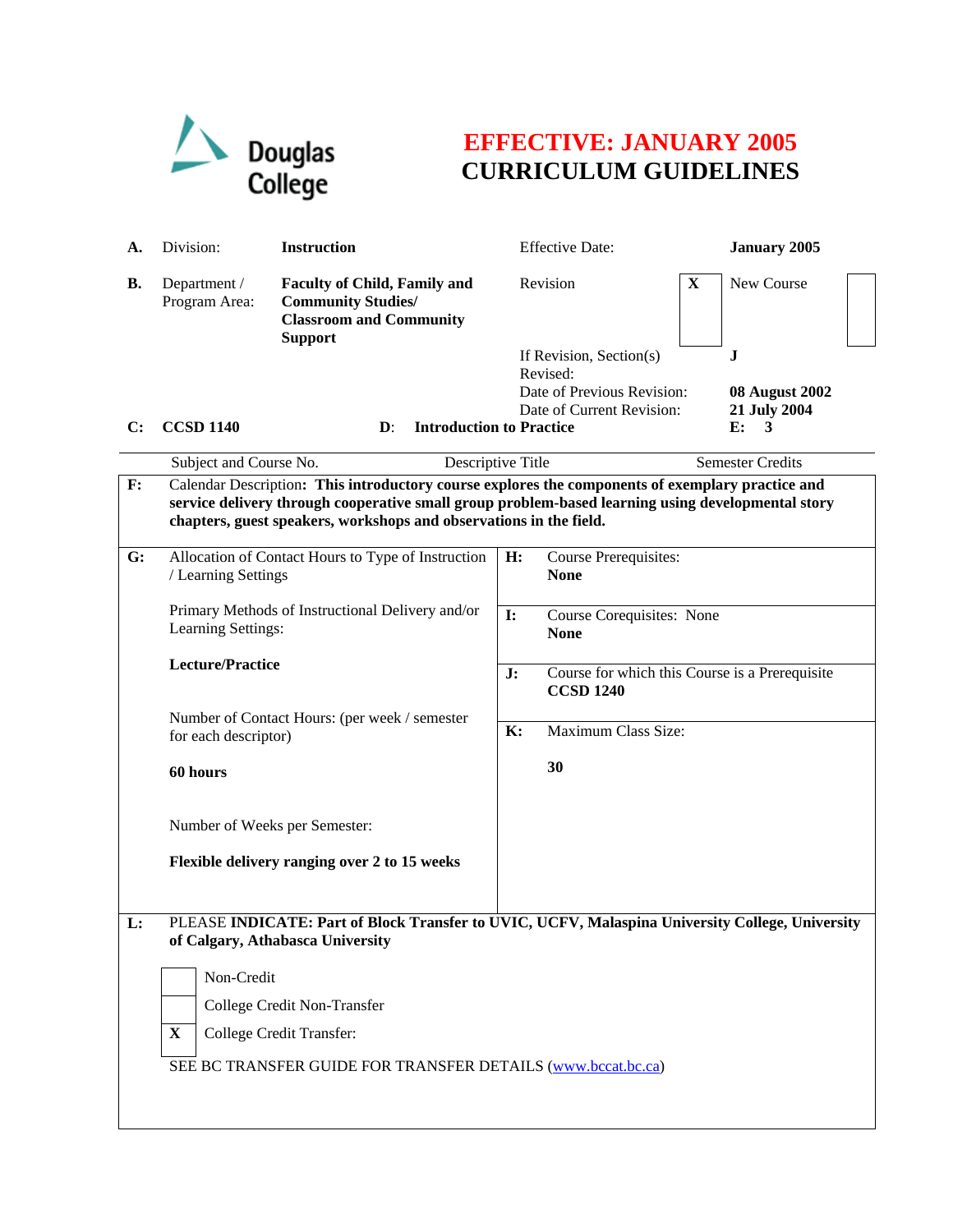- **M: Course Objectives / Learning Outcomes** 
	- **Upon successful completion of this course, the student will be able to:**
	- **1. Practice self-assessment of CCS knowledge, attitudes, values and skills.** 
		- **Reflects on own knowledge, attitudes, values and skills**
		- **Links personal learning evidence to program and course learning outcomes**
		- **Identifies resources for feedback**
		- **Initiates learning objectives and plan to bridge gaps and improve abilities**
		- **Seeks out new learning resources and opportunities**
	- **2. Support the cooperative learning of self and others.** 
		- **Incorporates elements of critical thinking into decision making and problem solving**
		- **Communicates in a respectful manner**
		- **Shares group workload and encourages others as appropriate**
		- **Attempts to work through group issues, seeking appropriate assistance when indicated**
	- **3. Describe the impact of the history of service delivery and the societal attitudes on the past, present and future of people living with a disability.** 
		- **Investigates the history of services for people who have a disability**
		- **Describes a variety of service delivery models**
		- **Examines the values associated with a variety of service delivery models**
		- **Considers the possible intended and unintended outcomes of a variety of service delivery models**
	- **4. Explore practitioner roles, responsibilities and identify criteria of exemplary practice.** 
		- **Observes practitioners at work**
		- **Describes a selection of current practitioner roles and responsibilities**
		- **Explains the occupational competencies for community living**
		- **Investigates existing practice barriers and opportunities**
		- **Notes language and labels used in practice settings**
		- **Identifies the legal and ethical expectations of a CCS practitioner**
		- **Considers components of exemplary practice**
		- **Envisions personal possibilities of exemplary practice**
	- **5. Promote the health and safety of self and others at CCS practice sites.** 
		- **Identifies general health and safety awareness practices**
		- **Demonstrates basic principles of cleanliness and body mechanics**
		- **Identifies proper use of non-motorized wheelchairs**
		- **Reports significant health and safety observations**
		- **Investigates the prevention, indicators and reporting of abuse**

**N:** Course Content: The following global ideas guide the design and delivery of this course:

**1. Observation of and reflection on the self-in-action are integral to on-going practitioner development.** 

**2. Competent practitioners consider different hypotheses when interpreting their observations. Their conclusions are tentative, open to reflection, review and revision.** 

**3. Field observations and recordings form critical links between course work and practice. What is observed becomes substance for discussion and reflection.** 

**4. Study and observation of skilled practitioners provide insight into roles, responsibilities and contexts of practice.** 

## **Methods of Instruction**

- **Problem Based Learning**
- **Lecture**
- **Field Observations**
- **Workshops**

**P:** Textbooks and Materials to be Purchased by Students **T.B.A.** 

**Q:** Means of Assessment: This course will conform to Douglas College policy regarding the number and weighting of evaluations.

- **This is a Mastery Course**
- **Mid-Point and Final Portfolio**
- **Self and Peer Assessments**
- **Site Visit Analysis**